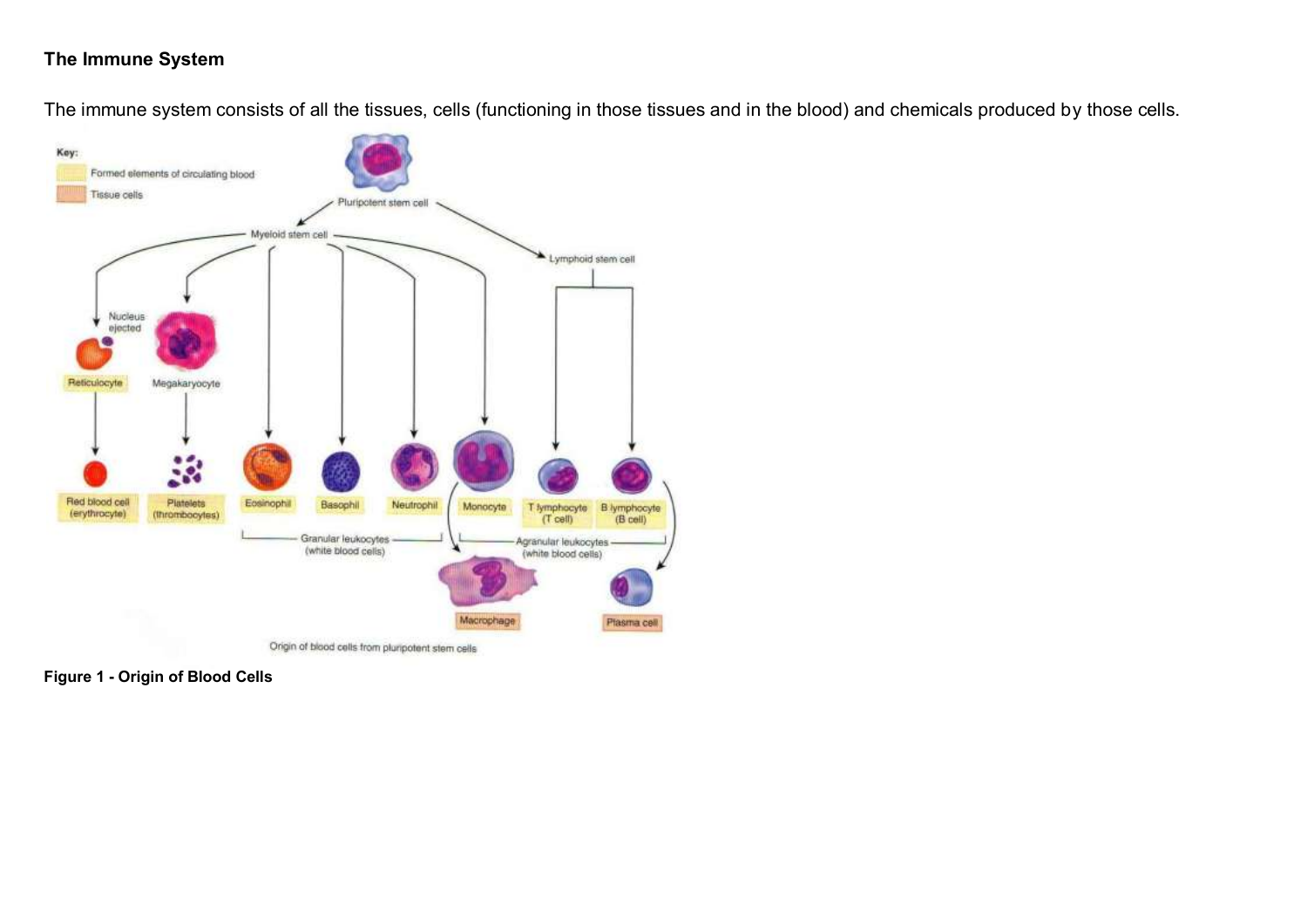### **Tissues involved in the immune system**

## **Lymphoid tissue**:

Bone Marrow:

- Red marrow found mainly in flat bones (skull, sternum, ribs) and the ends of long bones
- Yellow marrow found in shafts of long bones; consists primarily of fatty tissue, but can change in red if required (e.g. in anaemia when more red blood cells are needed)

## **Stem cells**:

- These occur in the bone marrow
- These can do anything they need to do
- They have unlimited capacity to reproduce to produce
	- $\circ$  More stem cells
	- o Specialised replacement cells (i.e. another specific type of cell)
	- o All the red and white blood cells
- Stem cells are present in all tissues and reproduce and specialise as required
- They persist throughout

# **Thymus:**

The thymus is a lymphoid gland that produces T-cells. These are concerned with removal of abnormal cells :intracellular infection, grafts, viruses

- Retrosternal (behind sternum)
- Described as the immune university
- Is present at 8thweek of foetal gestation
- Here, immune cells are taught to recognise antigens (Ag)
- Antigens can't get in to the thymus; they (or fragments of them) need to be presented by other immune cells



**Figure 2 - Thymus Gland**

# **Spleen**:

- Under diaphragm; on the left, up and behind the stomach
- It filters the blood and, if abnormal cells/chemicals are detected, they are removed
- Detects blood infections
- It collects and moves lymph from the tissues back to the venous system for
- En route, the lymph passes through the lymph nodes/tissue
- Lymph nodes contain white blood cells which scan and check the lymph as it flows
- Any infection (draining from the infection site) will create a reaction in the lymph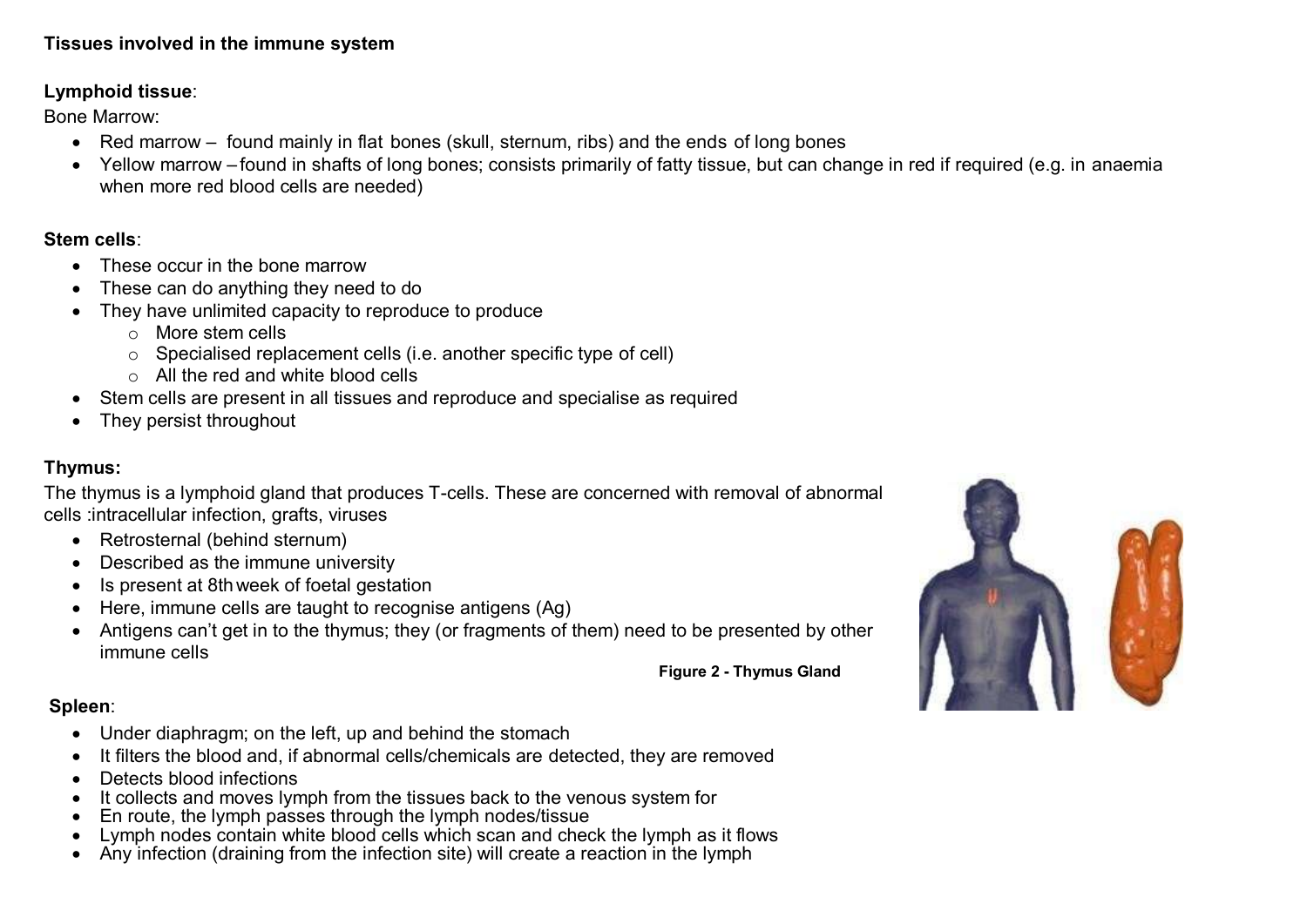Lymphoid tissue in the Gastrointestinal Tract are localised in areas called **Peyer's patches** (about 70% of the body's immune system is in the gut)

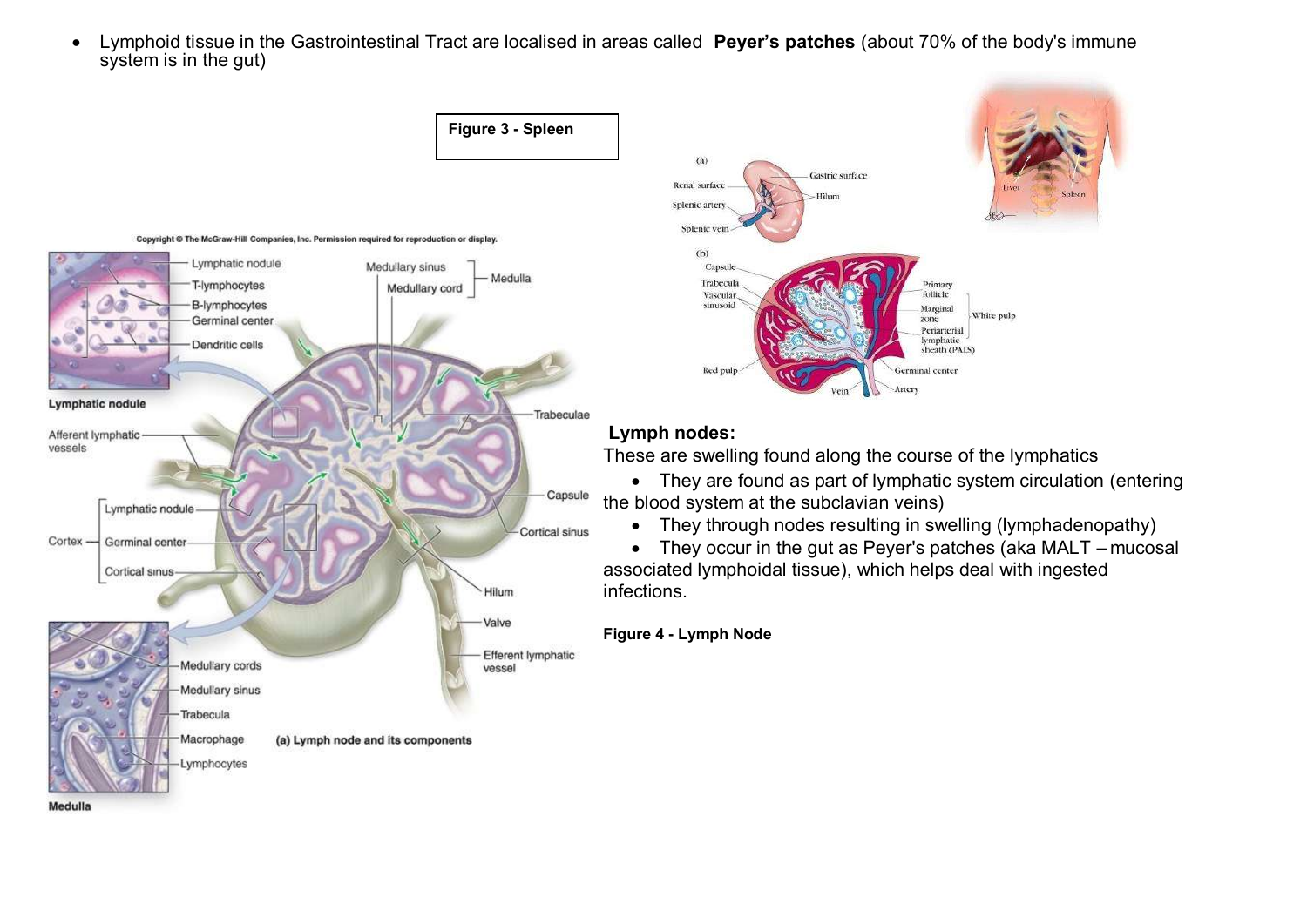The lymph node receives lymph via the afferent lymph vessels. It then passes through the follicles, which contain the leucocytes. It is here where the immune cells are found. These are very 'touchy-feely' cells, 'scanning' for any foreign matter and an immune reactions takes place to prevent it spread to the general body. Here, though, can be included the appendix and tonsils also.

The overall **function** of the immune system is to help maintain homeostasis by **protecting** the internal environment of the body from **invading organisms** or potentially **toxic chemicals**.

Before the immune system becomes involved, the body has physical barriers:

- **Skin** 2 square metres
- **Mucous membranes** 400 square metres

If anything does invade the internal environment of the body, an immune reaction will occur. The function of this immune reaction is to remove the foreign substance and re-establish homeostasis.

There are two stages of the immune reaction:

- Innate
- Adaptive

#### **Innate**

This is a general non-specific reaction, i.e. acute inflammation, and occur s external to the cells. It is immediate (i.e. within seconds), and is the beginning of a chain of events. Effectively, something has happened to the body; the body doesn't know what has happened and has to find out what that is and to elicit the appropriate healing reaction.

This has five symptoms:

- **a) Redness**
- **b) Heat**
- **c) Swelling (oedema)**
- **d) Pain**
- **e) Loss of function**

What chain of events now happens to cause this:

- The blood vessels to the area dilate more blood to the area
- The blood vessels away from the area constrict keeping any foreign cells and material in the area, and causing swelling to dilute any potential toxins
- Immune cells are there and send out chemical messengers for more specific cells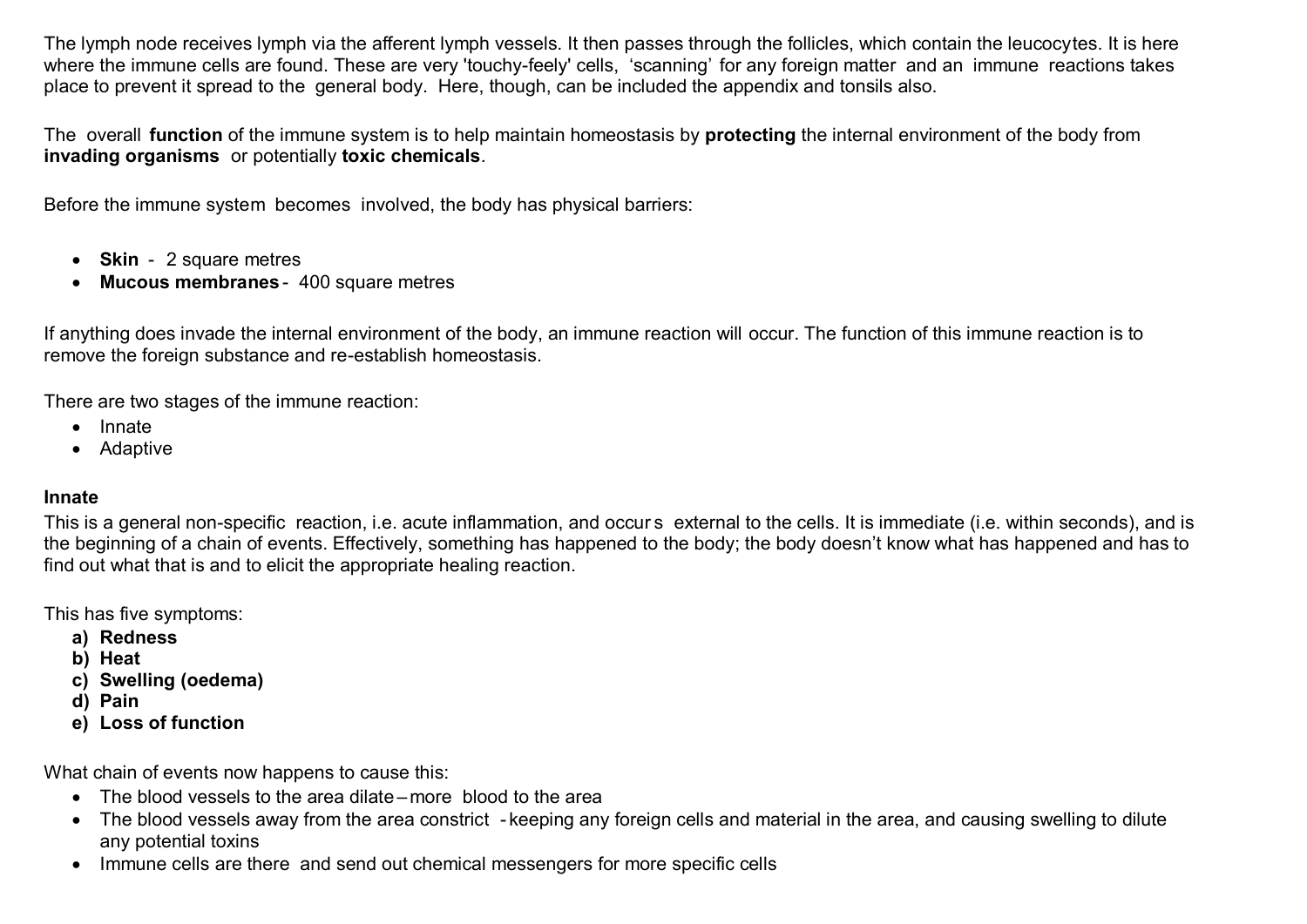- Activation of immune cells there
- Identifies the intruders (foreign cells, material, chemicals) and takes information to the thymus gland (for example) for educational purposes
- This reaction is self-limiting (or should be)

The cells involved here are mainly the phages; macrophages and dendritic cells in the peripheral tissues and monocytes and neutrophils in the blood. The act of 'eating' foreign matter is called phagocytosis (see later)

#### **Adaptive**

This is a specific response, i.e. it identifies the invading organism (virus, bacteria and parasites), attacks and removes it via phagocytosis and antibody and chemical production

All cells need things. They have binding sites on the cell surface to bind with whatever it needs; then a channel opens up, takes it in and then the channel is closed again.

**Viruses** –Bind to a cell. To do this they must have a 'key' and achieve this by having a site that binds with the surface binding site on the cells. It then injects its DNA into it and then **takes over the cell**. They then use that cell to make more viruses. They can remain dormant for months/years until the conditions are 'right', however the body can't see this because they are inside the host cell. For viruses to survive they need to keep the host alive.

Innate and adaptive responses are supposed to work hand in hand; therefore they need good and clear communication.

| Figure 5 - Cells of the Immune Response |  |  |  |  |  |
|-----------------------------------------|--|--|--|--|--|
|-----------------------------------------|--|--|--|--|--|

| <b>Innate</b>            | <b>Adaptive</b> |  |
|--------------------------|-----------------|--|
| Macrophages              | <b>B-cells</b>  |  |
| Dendritic cells          | T-cells         |  |
| Natural Killer Cells     |                 |  |
| Monocytes                |                 |  |
| Mast cells               |                 |  |
| Eosinophils              |                 |  |
| <b>Basophils</b>         |                 |  |
| Neutrophils              |                 |  |
| <b>Complement System</b> |                 |  |

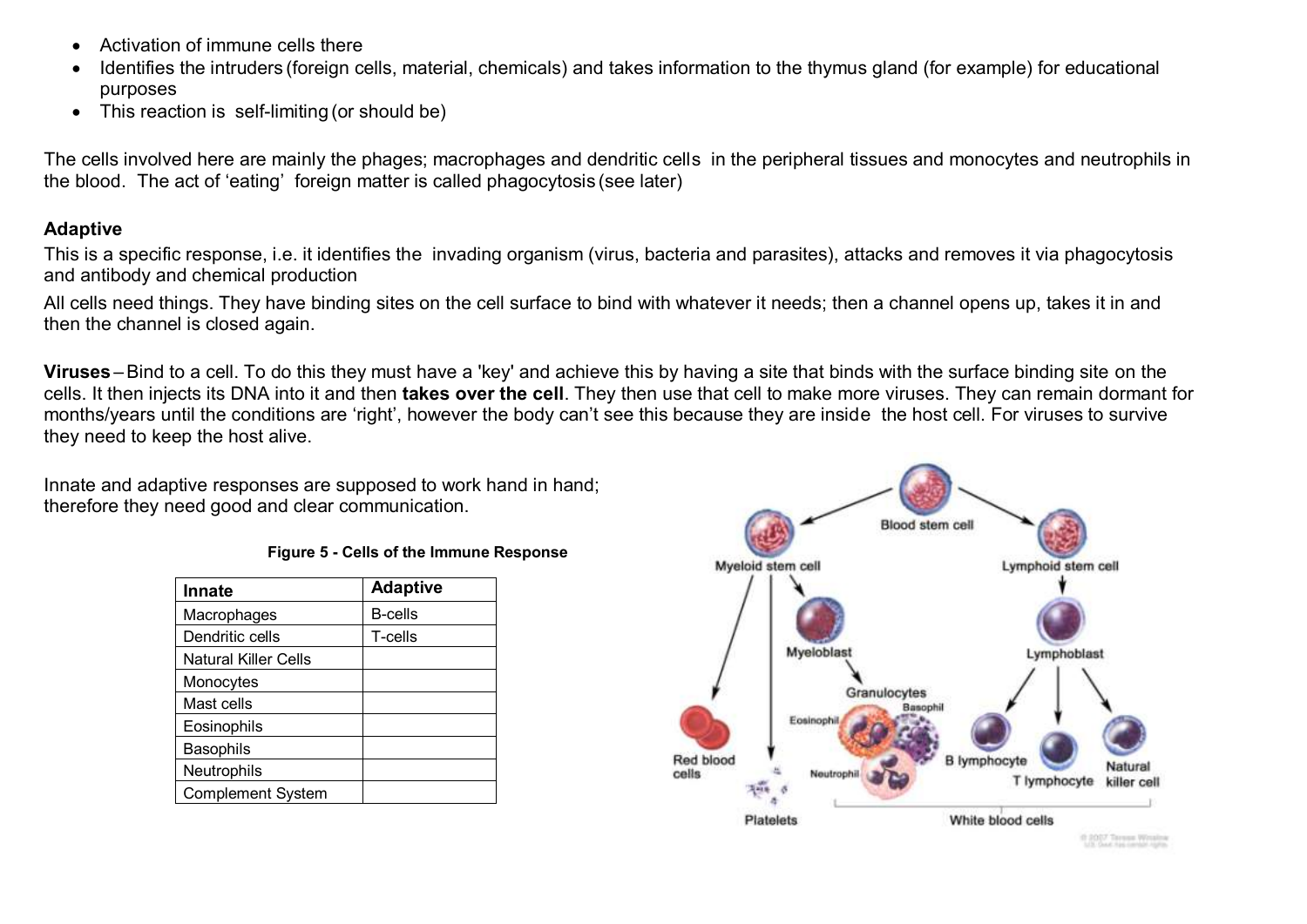Cells have intelligence, as do proteins; they can make decisions and the ability to act upon them. This action depends upon what their function is

## **Phagocytosis**

Phagocytosis is the ability of certain cells to engulf other and destroy them internally. Cells that phagocytose:

- Macrophages
- Dendritic cells
- Neutrophils
- Monocytes

**Phagocytosis consists of:**

- **Attachment** (of the phagocyte with the bacteria)
- **Engulfment** (ingestion –in a capsule/vesicle)
- **Digestion** by lysosomes
- **Excretion** occasionally bits can be recycled, else excreted. Also pieces of antigenic material are taken to the thymus for education
	- Some bacteria can avoid destruction by upsetting the system, e.g. Pneumococcus–resists attachment, therefore no breakdown
	- **Staphylococcus Aureus** resists digestion; the lyzosomal enzymes eventually cause the death of the phagocyte, which then lyses and releases the Staph again.

# **White Blood Cells**

White blood cells couldn't be identified at first under the microscope, they were first identified by the type of stain they took up. The names stuck, but it gives us no information as to their function:



**Neutrophils** (take up neutral stain)

First line of defence against bacterial infection

- Phagocytosis
- Phagocytose Ag/Ab complexes
- Enzyme production (Ivzozyme) bacterial destruction

**Eosinophils** (take up eosin [acid] stain)

Leave blood capillaries and enter interstitial fluid Combats inflammation in allergic responses Effective against parasites High Eosinophils count suggests allergic reaction or parasitic infection

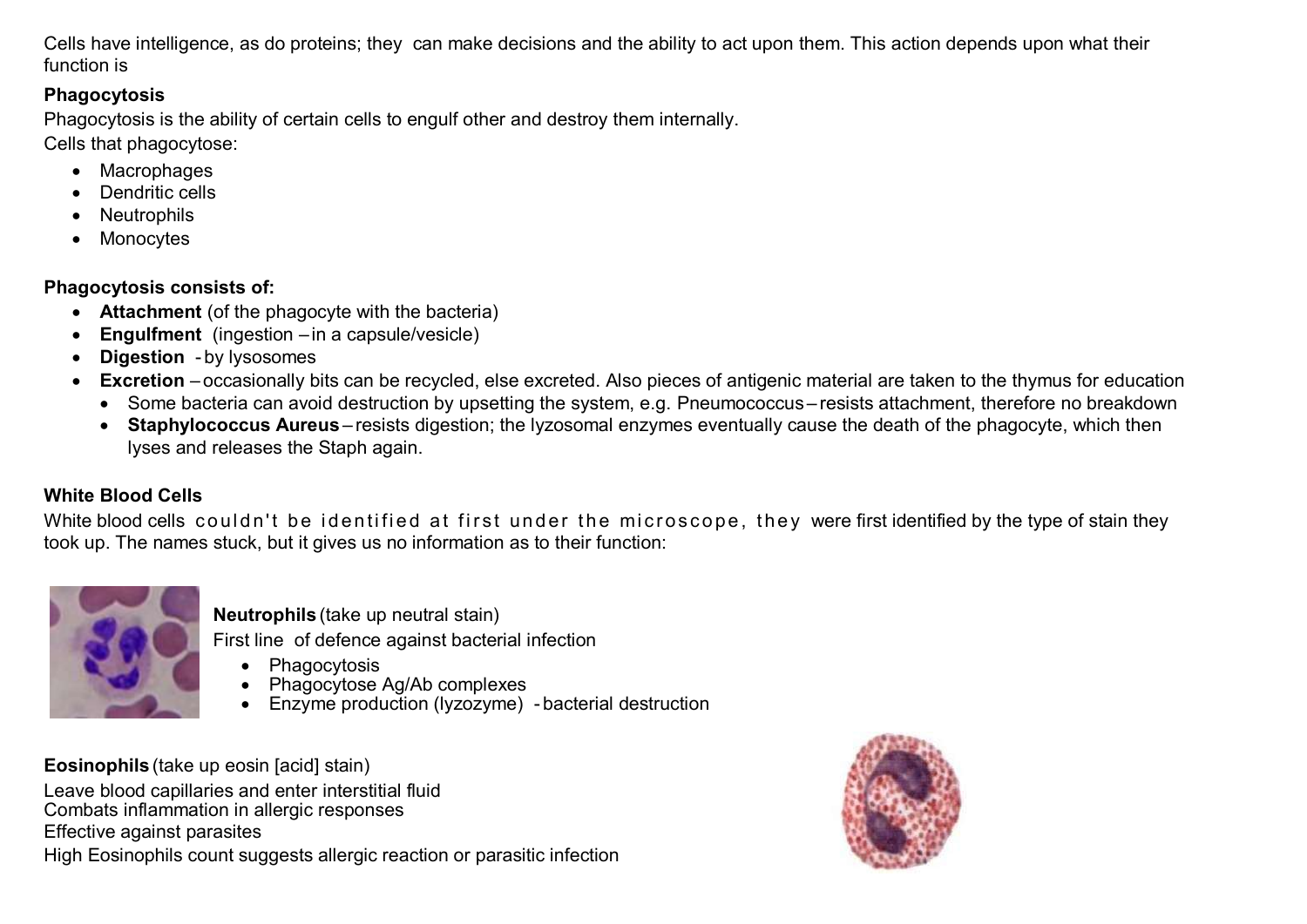

**Basophils**(take up alkaline stain) These are also involved in allergic reaction and inflammation. Leave capillaries and enters tissues Liberates heparin, histamine, serotonin (5HT), which intensify the allergic reaction, therefore involved in allergic reactions

## **Monocytes**

Take longer to get there, compared to Neutrophils, but arrive in larger numbers. Develop into macrophages and pass out into the peripheral tissues:

Their primary function is Phagocytosis

- Bacteria etc
- Clear up cellular debris





## **Lymphocytes**

Types: B, T and Natural Killer Cells (NKC) – all major combatants in immune response:

- **B cells** change into plasma cells; produce **antibodies** against bacteria and toxins
- T cells; attack intracellular infections, viruses, fungi, transplanted cells, cancers and some bacteria
- **Natural Killer Cells**; attack wide variety of infectious microbes and certain spontaneously arising tumour cells

# **Natural killer cells**

The vesicles in their cytoplasm have chemicals that promote blood clotting Their life spans are 5 –9 days and are removed by macrophages in the liver

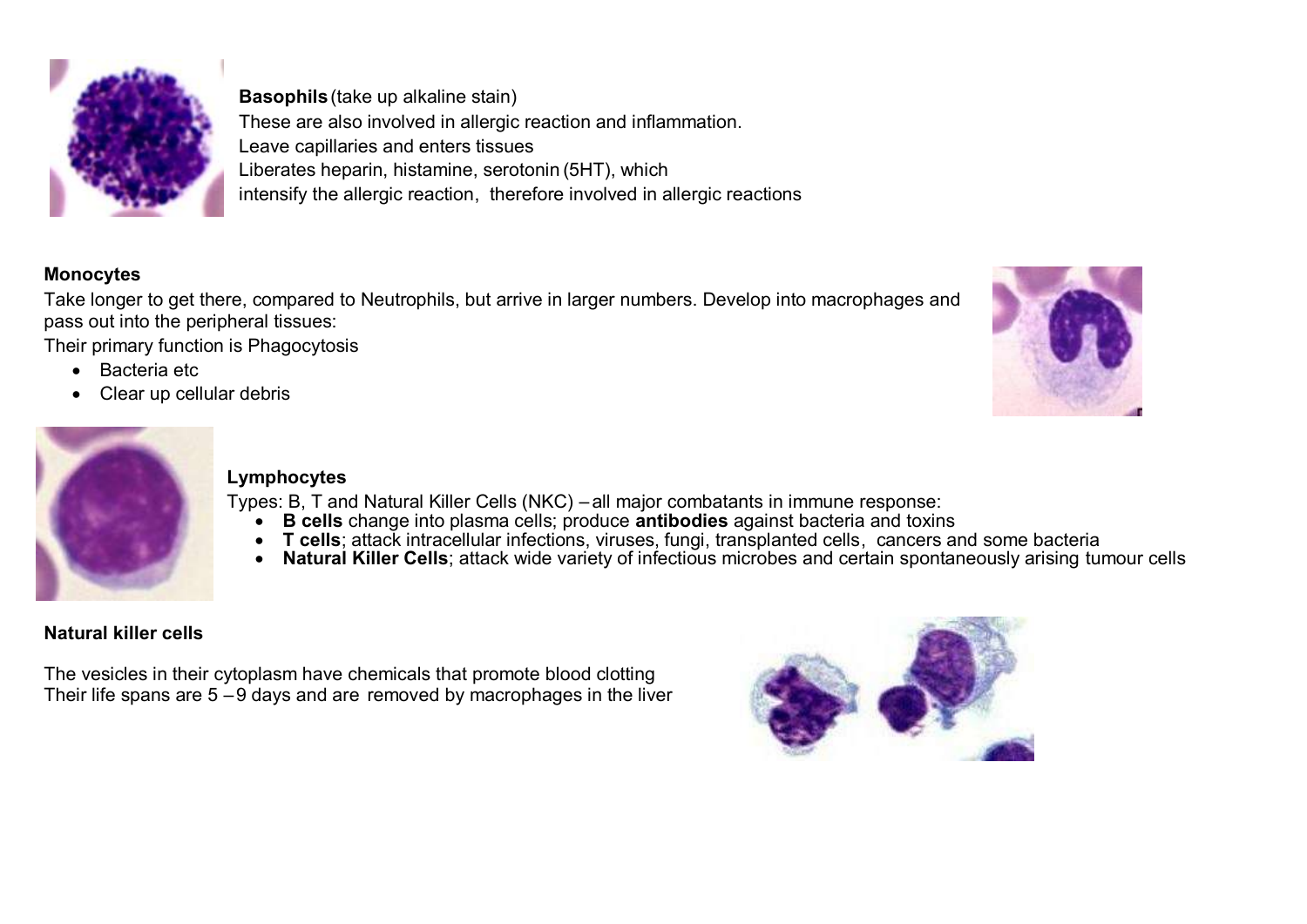WBC and other nucleated body cells have proteins called Major Histocompatibility (MHC) antigens, protruding from the surface plasma membrane out into the extracellular fluid cell identity markers. These are unique to each person (except identical twins). RBC have blood group antigens, but don't have MHC antigens.

The MHC define whether a transplant is rejected or accepted.

WBC can only phagocytose a certain amount of material before it interferes with its own metabolic activities, hence its life span is only a few days; with a bacterial infection, but a few hours. Some B and T cells remain in the body for years.

### **Leucocytosis**

This is an increase in the numbers of WBC with a normal protective response to stresses: invading microbes, stress, exercises, anaesthesia and surgery; hence it indicates infection or inflammation. Because each cell has a different function, assessing relative numbers indicates what sort of infection it is.

### **Leucopenia**

An abnormally low WBC count. Never beneficial; because of radiation, shock, chemotherapy.

WBC develop in red bone marrow:

• Lymphoid stem cells - T and B cells



#### **Platelets**

From Pluripotent stem cells

Myeloid stem cells develop into megakaryoblasts, which then develop into megakaryocytes. These are huge cells the splinter and fragment into 2-3000 fragments and enter the bloodstream as platelets. They have no nucleus. They are involved in blood clotting by creating a platelet plug from where the blood clot forms. This seals the wound and stops bleeding

### **Oedema**

This is an excess of fluid in the tissues and arises because there in an increase of fluid leaking out of circulation. It occurs in inflammation **Causes of oedema**:

- 1. Increased capillary permeability from:
	- a. Allergy, general or local. If general, it tends to be in the upper half of the body.
	- b. Other symptoms: runny nose, sneezing, wheezing, diarrhoea, urticaria.
	- c. Inflammation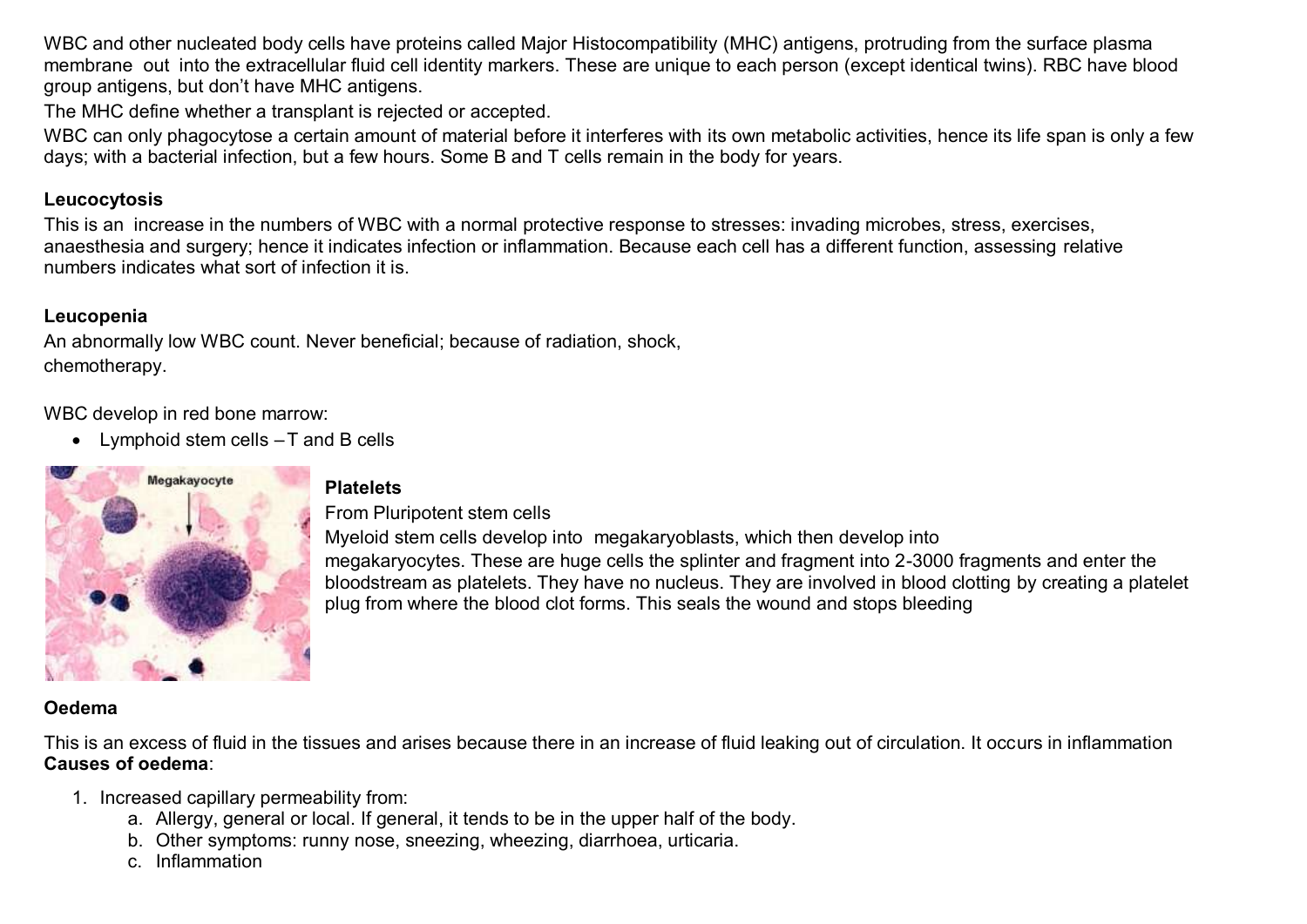- 2. Increased sodium in extracellular space
	- a. Increased sodium in food/drugs
	- b. Disturbed sodium/potassium balance caused by some kidney disorders
- 3. Increased fluid volume:
	- a. Usually secondary to increased sodium levels
	- b. Water retention because of kidney problems, leading to decreased urine output
	- c. Hormonal imbalances (premenstrual water retention, HRT or oral contraceptives)
- 4. Decreased plasma osmotic pressure because of decreased protein in blood
	- a. Kidney disease leading to loss of blood protein (in urine). Oedema here is general
	- b. Liver disease leading to reduced protein production and low blood protein
	- c. Malnutrition –low protein intake
	- d. Malabsorption of protein, despite normal diet, e.g. coeliac disease.
- 5. Reduced flow in lymphatic and venous system:
	- a. Venous blockage because of thrombosis/tumour. This will cause unilateral oedema,
	- b. and with thrombosis the affected limb is painful and swollen
	- c. Varicose veins because of defective valves. This can be bilateral with blue
	- d. distended varicosities. May be coloured skin over the ankles
- 6. Lymphatic system blockage because of tumour or parasitic infection (elephantiasis).
	- a. Here the oedema in non-pitting with possible lymphatic gland enlargement. If it a tumour, the oedema is one-sided.

# **Disorders**

To understand disorders of the lymphatic system, it helps to:

- list the main structures of the lymphatic system
- state the main groups of lymphatic glands in the body
- describe areas that drain to these main glands
- describe the functions of the lymphatic glands as related to the immune system –lymphocyte production and development

Lymphatic gland enlargement:

**Figure 6 - Tonsillitis**

## **Mild cases**

Acute inflammatory diseases, e.g. tonsillitis Chronic inflammatory disease, e.g. glandular fever Lymphoma: two types:

- Hodgkin's
- Non -Hodgkin's (see below)



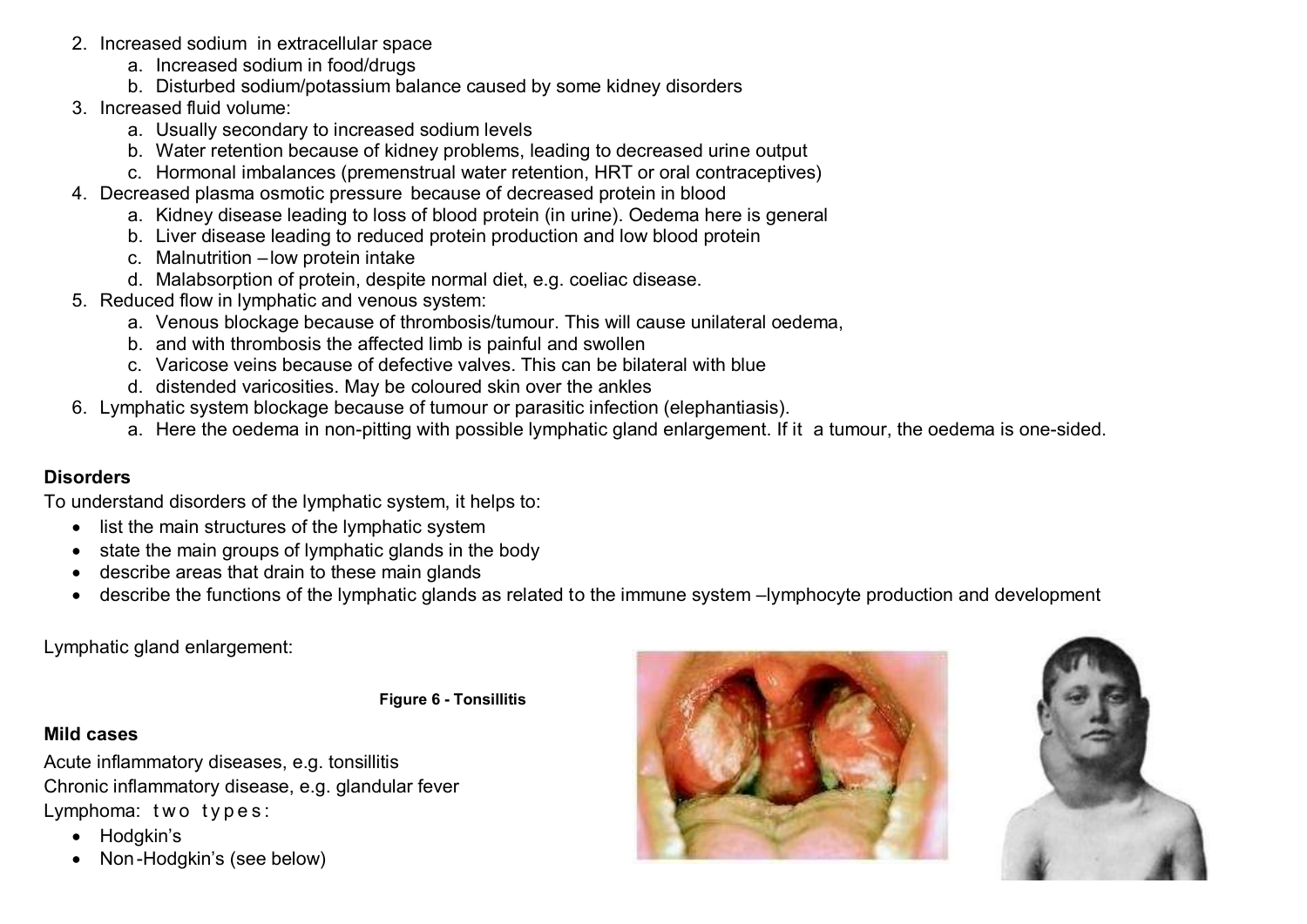Lymphosarcoma Leukaemia

#### **Severe cases**

**AIDS** –Acquired immunodeficiency syndrome

Here a person experiences a telltale assortment of infections due to the destruction of their immune cells through human immunodeficiency virus. AIDS is the end-stage of HIV. A person with HIV could be symptom free for years, even though the virus is active. In the 20 years after the first cases where reported in 1981, 22 million people died of AIDS.

Worldwide up to 40 million people have HIV.

#### **Allergic reactions**

People frequently confuse allergy with intolerance; an allergic reaction will cause severe distress or be life-threatening. Common allergens include certain foods: milk, peanuts, shellfish, eggs, antibiotics, (penicillin, tetracycline), vaccines (pertussis, typhoid), venoms (bee stings, wasp, snake), cosmetics, plants chemical (poison ivy, pollen, dust, moulds) and even microbes.



#### **Infectious mononucleosis**

This is an infectious disease caused by the Epstein-Barr virus (EBV). It occurs mainly in children and a young adult via intimate oral contact – hence is also called the 'kissing disease'.

**Figure 7 - Infectious Mononucleosis**